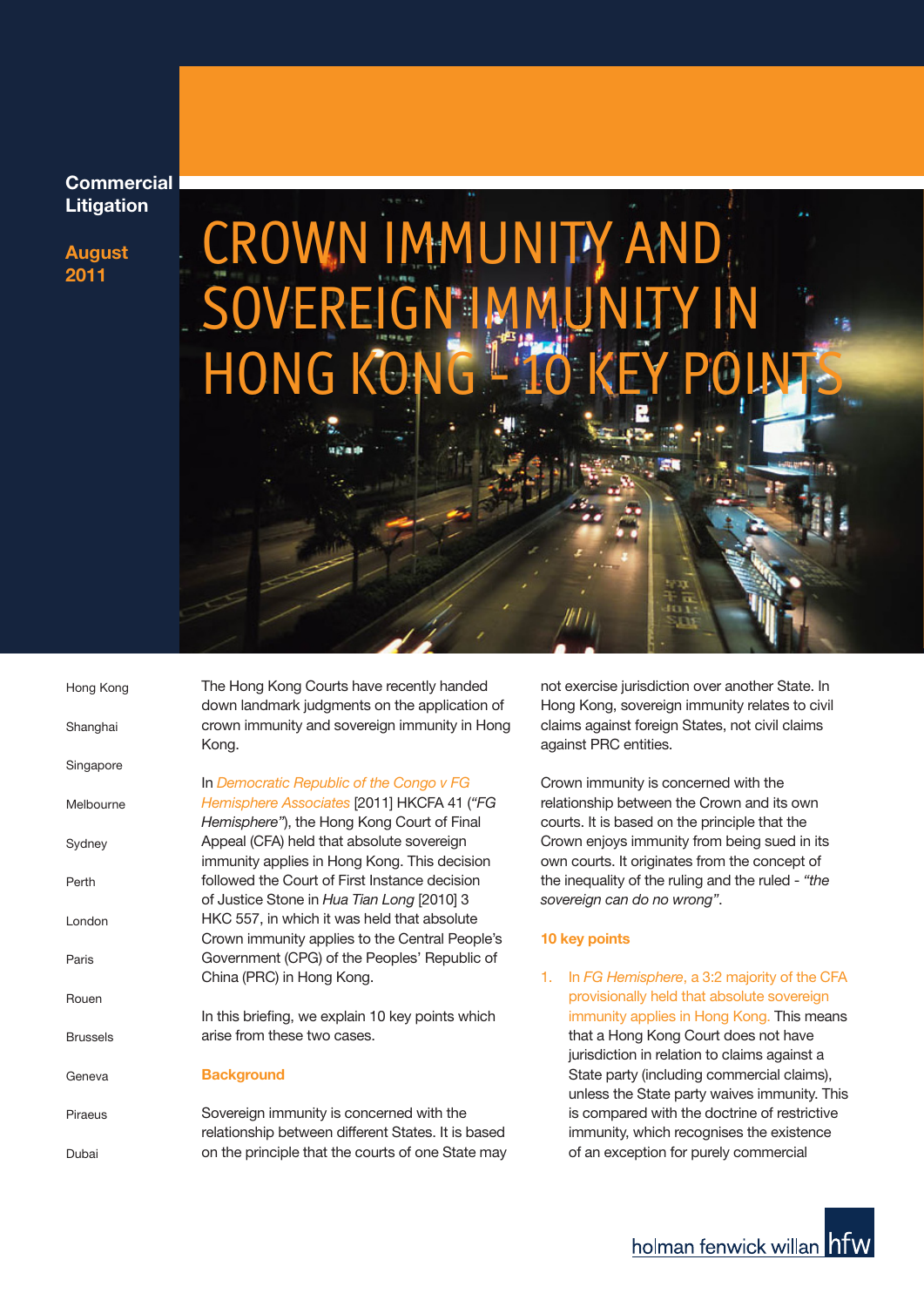

transactions. The majority of the CFA held that Hong Kong could not adopt an approach to the doctrine of sovereign immunity which differed from the rest of the PRC - there should be "one State, one immunity". Since Hong Kong is an administrative region of the PRC, it should apply the same doctrine of State immunity as the Mainland, which favours absolute sovereign immunity.

- 2. The CFA has referred the question of the application of absolute sovereign immunity to the Standing Committee of the National People's Congress (SCNPC), before a final judgment is rendered. However, this is unlikely to provide the claimant with much comfort. Given that the CFA's decision is in line with the PRC's practice of affording absolute sovereign immunity to foreign States, it appears likely that the SCNPC will confirm the CFA's decision.
- 3. In *Hua Tian Long*, Justice Stone held that the CPG of the PRC is entitled to absolute Crown immunity in Hong Kong. On Handover in 1997, one sovereign power in Hong Kong (the British Crown) was replaced by another (the CPG of the PRC). Accordingly, Justice Stone held, the immunity which was previously enjoyed by the British Crown in Hong Kong was transferred on Handover to the CPG of the PRC.
- 4. However, the application of Crown immunity in Hong Kong remains unclear. It may be tempting to assume that since the CFA has now found that absolute sovereign immunity applies in Hong Kong,

so must absolute Crown immunity also apply. However, Justice Stone's decision in *Hua Tian Long* is based on a contentious finding that Crown immunity survives in post-colonial Hong Kong. It is possible that an appellate court in Hong Kong will disagree.

- 5. Sovereign immunity and Crown immunity may be invoked when the courts of the forum State seek to assume jurisdiction. in relation to an application to enforce a foreign judgment or arbitral award, or when execution is sought against assets in the forum State. Therefore, a State party may invoke immunity with respect to enforcement and execution in Hong Kong, even if a foreign judgment was validly obtained against a State party. A claimant may need to establish that the State party has waived their entitlement to immunity at the relevant stage.
- 6. In order to waive immunity, there must be express, unequivocal submission to the jurisdiction of the Hong Kong courts "in the face of the court". The findings of the CFA in *FG Hemisphere* suggest that contractual waivers, such as exclusive jurisdiction clauses or express waiver clauses, may be insufficient to waive immunity. In other words, a State party can only waive immunity at the time when the Hong Kong Court's jurisdiction is invoked. In *Hua Tian Long*, the PRC defendant was held to have waived Crown immunity by filing a counterclaim in the Hong Kong proceedings and, despite being aware of its right to claim immunity, not raising this argument in good time.
- 7. The CFA's decision in *FG Hemisphere* should not affect the choice of Hong Kong as the seat of arbitration for claims involving State parties. This is because the CFA has confirmed that an agreement to arbitrate does not constitute a submission to any State's jurisdiction. It involves merely the assumption of contractual obligations to the other party to the agreement.
- 8. However, if an arbitral award is made in Hong Kong, this does not in itself amount to a waiver of immunity with respect to enforcement of the award against State assets in Hong Kong. As

indicated above, enforcement of an arbitral award in the Hong Kong Courts requires a separate, distinct waiver. This has the effect that although an award may be made against a State party in Hong Kong, the enforcement of the award against State assets may need to occur in a jurisdiction that does not recognise absolute sovereign immunity. However, it is possible that an exception exists if the defendant is from a State that is a party to the New York Convention on the Recognition and Enforcement of Foreign Arbitral Awards of 1958.

9. Identifying whether an entity is part of a State or the Crown, and therefore entitled to immunity, may be difficult in some cases. In *FG Hemisphere*, the position was clear cut, because the claimant was seeking to enforce an arbitral award against the Democratic Republic of Congo (i.e. the State itself). Further, it would appear that an institutional unit or department of a State or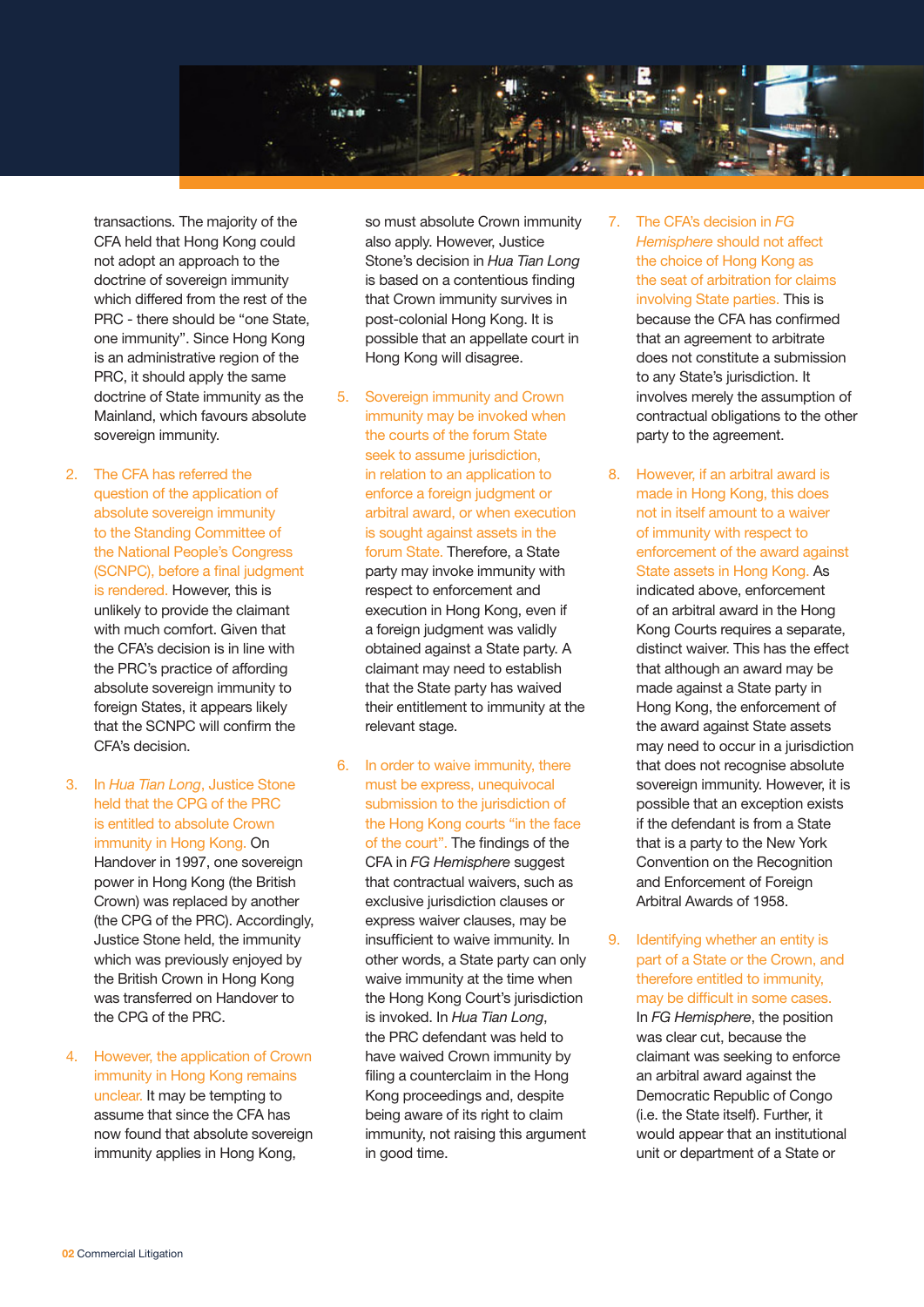

the Crown (being the CPG) would be protected by immunity. In *Hua Tian Long*, Justice Stone held that Guangzhou Salvage Bureau was entitled to Crown immunity, but had waived its claim to immunity. Ultimately, the degree of control that the State or the Crown has over the defendant is likely to be the determining factor in deciding whether it is entitled to immunity.

10. It may be difficult for State-owned enterprises to invoke immunity, particularly if their commercial operations are managed separately from the State or the Crown. This is demonstrated in

a number of cases. In *Trendtex Trading Corporation v Central Bank of Nigeria* [1977] 1 All ER 881, the English Court of Appeal held that a bank, which had been created as a separate legal entity under statute, was not entitled to sovereign immunity. Further, in the *China Aviation Oil case* (2005), the Singapore High Court dismissed an application by a PRC Stateowned enterprise claiming an entitlement to sovereign immunity. The Court held that there was no evidence that the PRC Stateowned enterprise performed acts under the PRC's sovereign authority, as its activities were mainly commercial.

#### **Conclusion**

The decisions in *FG Hemisphere* and *Hua Tian Long* limit the jurisdiction of the Hong Kong Courts to adjudicate cases involving State parties, including PRC entities. However, in relation to Crown immunity, it should be kept in mind that *Hua Tian Long* is a first instance decision that has not been considered by the appeal courts.

Further, in relation to both sovereign immunity and Crown immunity, the courts are yet to consider to what extent they will allow entities, which are State-owned or operated but have commercial activities, to invoke immunity. The full commercial implications of *FG Hemisphere* and *Hua Tian Long* are still to be determined.

Holman Fenwick Willan acted for the plaintiff in *Hua Tian Long*.

For more information, please contact Nick Luxton, Associate, on +852 3983 7774 or nick.luxton@hfw.com, or your usual contact at HFW.

#### **For more information, please also contact:**

**Paul Hatzer** Hong Kong Partner T: +852 3983 7788 paul.hatzer@hfw.com

**Nicholas Poynder** Shanghai Partner T: +86 21 5888 7711 nicholas.poynder@hfw.com

**Simon Davidson** Singapore Partner T: +65 6305 9522 simon.davidson@hfw.com

**Gavin Vallely** Melbourne Partner T: +61 (0)3 8601 4523 gavin.vallely@hfw.com

**Alex Baykitch** Sydney Partner T: +61 (0)2 9320 4605 alex.baykitch@hfw.com

**Julian Sher** Perth Partner T: +61 (0)8 9422 4701 julian.sher@hfw.com

**Damian Honey** London Partner T: +44 (0)20 7264 8354 damian.honey@hfw.com

**Guillaume Brajeux** Paris Partner T: +33 (0)1 44 94 40 50 guillaume.brajeux@hfw.com

**Stéphane Selegny** Rouen Partner T: +33 (0)1 44 94 40 50 stephane.selegny@hfw.com

**Konstantinos Adamantopoulos** Brussels Partner T: +32 2 535 7861 konstantinos.adamantopoulos@hfw.com

**Jeremy Davies** Geneva Partner T: +41 (0)22 322 4810 jeremy.davies@hfw.com

**Dimitri Vassos** Piraeus Partner T: +30 210 429 3978 dimitri.vassos@hfw.com

**Edward Newitt** Dubai Partner T: +971 4 423 0555 edward.newitt@hfw.com